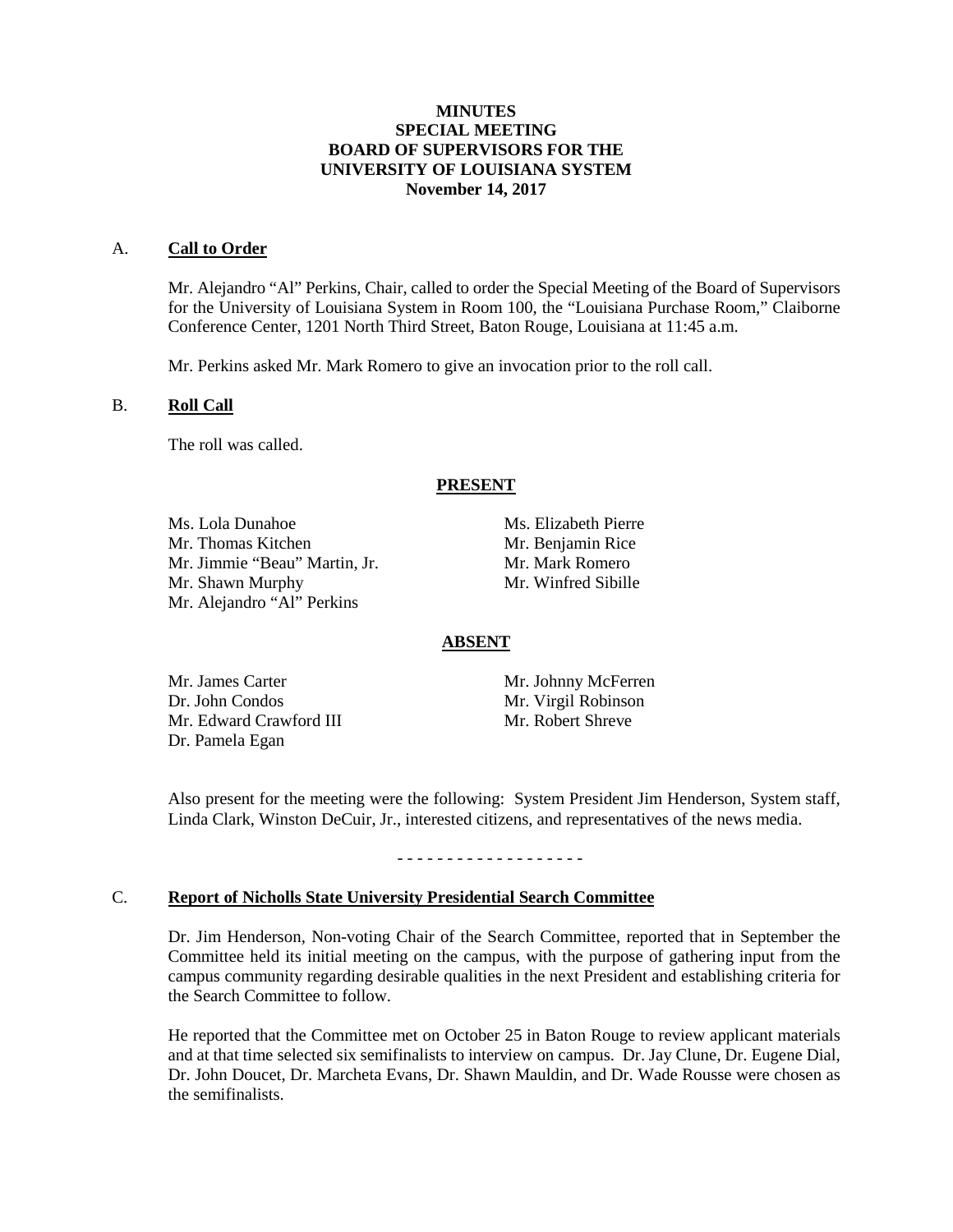Board of Supervisors for the University of Louisiana System Minutes Special Meeting November 14, 2017 Page 2

> Chair Henderson said that on November 7 and 8, the Search Committee interviewed the candidates on Nicholls' campus and at the final Search Committee meeting recommended that the Board interview Dr. Jay Clune, Dr. John Doucet, and Dr. Marcheta Evans as finalists.

> Dr. Henderson thanked members of the Search Committee, including Board Members James Carter, Jimmie "Beau" Martin, Jr., Shawn Murphy, Al Perkins, Elizabeth Pierre, Benjamin Rice, Mark Romero, and Winfred Sibille for their service. He also commended constituent members who gave of their time and effort to serve on the Committee, including Kirt Chouest, Bishop Shelton Fabre, Alice Pecoraro, Chris Riviere, Paula Arcement Rome, Donny Rouse, Tommy Thibodeaux, and David Whitney. Dr. Henderson especially thanked the Nicholls family for so graciously hosting the semifinalists, members of the Committee, and System staff.

## D. **Public Comment/Overview of Interview Procedures**

Dr. Kahn, System Provost and Vice President for Academic Affairs, indicated that she had received several public comment cards. The following individuals came forward to speak to the Board:

Blaine Degruise Holly Dicharry Jean Donegan Quenton Fontenot Sushma Krishnamurthy Gary LaFleur Carol LeBlanc Deborah Moorhead Desley Plaisance Velma Rogers Brookes Washington

After the public comments, Dr. Henderson shared the framework for the day's interview process. He said that each finalist would be offered the opportunity to make an extended opening statement, followed by questions from Board members. After each interview, he stated that the Board would convene in Executive Session for a session with the candidate. Dr. Henderson indicated that, after reconvening in Open Session, the Board would interview the next finalist. He said that, after the last interview and Executive Session, the Board would remain in Executive Session to discuss any final personnel issues.

## E. **Candidate Interviews**

## *Dr. John Doucet*

Dr. John Doucet was escorted to the table for his interview. Dr. Henderson indicated that Dr. Doucet had joined the faculty of Nicholls in 1997 and is currently Professor of Biological Sciences, McIlhenny Professor of Human and Environmental Genetics, and Alcee Fortier Distinguished Professor. Dr. Doucet received his B.S. in Chemistry from Nicholls, Ph.D. in Biochemistry and Molecular Biology from LSU Medical Center-New Orleans, two NIH postdoctoral fellowships in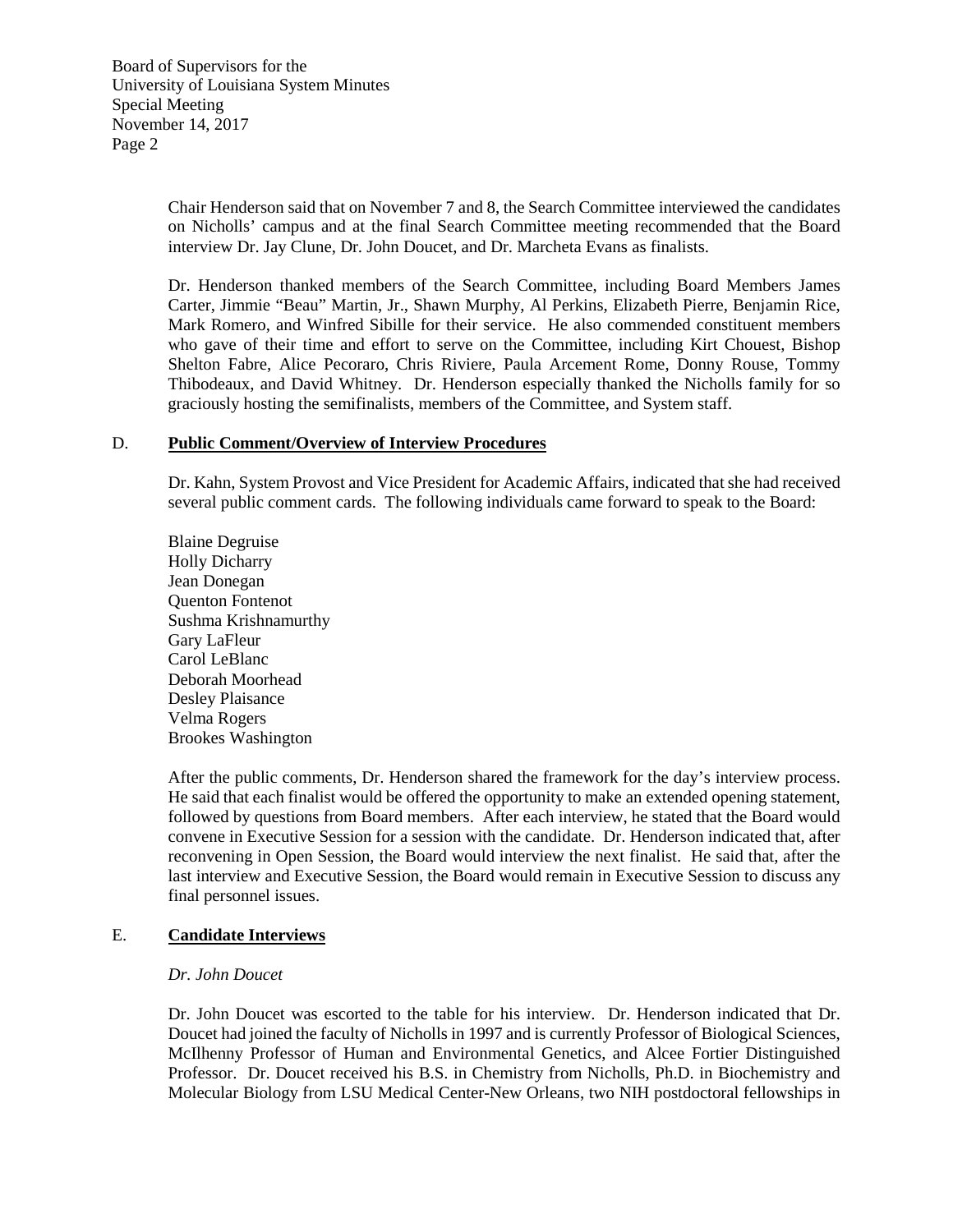Human Molecular Genetics, and graduate certification in Public Health Genomics from Sarah Lawrence College in New York.

Dr. Doucet introduced his wife Margaret and daughter Annie and provided an opening statement. Mr. Benjamin Rice and Mr. Thomas Kitchen posed questions.

Upon motion of Ms. Dunahoe, seconded by Mr. Romero, at 12:35 p.m., the Board convened in Executive Session with Dr. Doucet. The following roll call vote was recorded:

| Yeas:   | Ms. Dunahoe, Mr. Kitchen, Mr. Martin, Mr. Murphy, Mr. Perkins, Ms.<br>Pierre, Mr. Rice, Mr. Romero, Mr. Sibille |
|---------|-----------------------------------------------------------------------------------------------------------------|
| Nays:   | None                                                                                                            |
| Absent: | Mr. Carter, Dr. Condos, Mr. Crawford, Dr. Egan, Mr. McFerren, Mr.<br>Robinson, Mr. Shreve                       |

- - - - - - - - - - - - - - - - - - -

Upon motion of Ms. Dunahoe, seconded by Mr. Romero, at 1:25 p.m., the Board reconvened in Open Session. While in Executive Session, no motions were made nor votes taken.

#### *Dr. Marcheta Evans*

Dr. Marcheta Evans was escorted into the Auditorium and introduced by Dr. Henderson. President Henderson said that Dr. Evans received her B.S. in Psychology and M.A. in Rehabilitation Counseling from University of Alabama, M.A. in Education in Elementary Education from University of Alabama-Birmingham, and Ph.D. in Counselor Education and Supervision specializing in Student Affairs, Administration in Higher Education, and Human Resource Management from University of Alabama. He said that Dr. Evans is currently Provost and Vice President for Academic Affairs at Our Lady of the Lake University in San Antonio, Texas.

Dr. Evans introduced her husband Ed and made an opening statement. Mr. Rice and Mr. Kitchen then posed questions to her.

Upon motion of Ms. Dunahoe, seconded by Mr. Rice, at 1:40 p.m. the Board convened to Executive Session with Dr. Evans. The following roll call vote was recorded:

| Yeas:   | Ms. Dunahoe, Mr. Kitchen, Mr. Martin, Mr. Murphy, Mr. Perkins, Ms.<br>Pierre, Mr. Rice, Mr. Romero, Mr. Sibille |
|---------|-----------------------------------------------------------------------------------------------------------------|
| Nays:   | None                                                                                                            |
| Absent: | Mr. Carter, Dr. Condos, Mr. Crawford, Dr. Egan, Mr. McFerren, Mr.<br>Robinson, Mr. Shreve                       |

- - - - - - - - - - - - - - - - - - -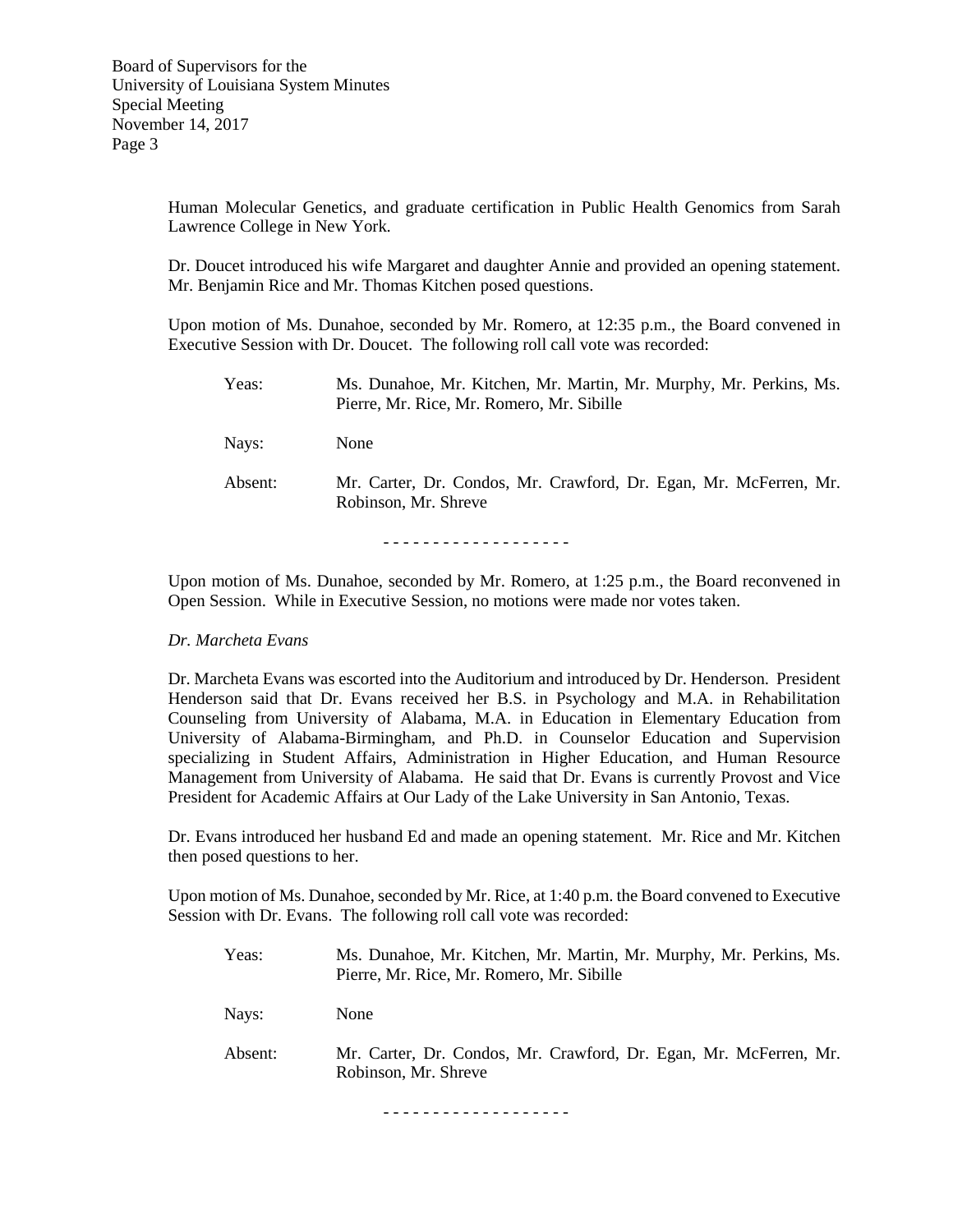Board of Supervisors for the University of Louisiana System Minutes Special Meeting November 14, 2017 Page 4

> Upon motion of Ms. Dunahoe, seconded by Mr. Romero, at 2:20 p.m., the Board reconvened in Open Session. While in Executive Session, no motions were made nor votes taken.

> Mr. Perkins took the opportunity to acknowledge Dr. Joseph Rallo, Commissioner of Higher Education, who was present in the auditorium.

*Dr. Jay Clune*

President Henderson introduced Dr. Jay Clune as he was escorted into the Auditorium. Dr. Henderson stated that Dr. Clune is currently the interim Graduate Dean of the University of West Florida. He indicated that he had earned his B.S. in Marketing from Nicholls State University, Master's degree in Latin American Studies with concentrations in International Business and History from the University of Alabama, and Ph.D. in History from Louisiana State University.

Dr. Clune introduced his wife Allison and his two daughters, Gabrielle and Caroline. He made his opening statement, after which Mr. Rice and Mr. Kitchen, Board members, questioned him.

Upon motion of Ms. Dunahoe, seconded by Mr. Sibille, at 2:30 p.m., the Board convened to Executive Session with Dr. Clune. The following roll call vote was recorded:

| Yeas:   | Ms. Dunahoe, Mr. Kitchen, Mr. Martin, Mr. Murphy, Mr. Perkins, Ms.<br>Pierre, Mr. Rice, Mr. Romero, Mr. Sibille |
|---------|-----------------------------------------------------------------------------------------------------------------|
| Nays:   | None                                                                                                            |
| Absent: | Mr. Carter, Dr. Condos, Mr. Crawford, Dr. Egan, Mr. McFerren, Mr.<br>Robinson, Mr. Shreve                       |
|         |                                                                                                                 |

Upon motion of Mr. Murphy, seconded by Ms. Dunahoe, at 3:50 p.m., the Board reconvened in Open Session. While in Executive Session, no motions were made nor votes taken.

#### F. **Deliberations**

After Mr. Perkins asked for comments from the Board, upon motion of Mr. Martin, seconded by Mr. Rice, and amended by Mr. Romero, seconded by Mr. Sibille, the following resolution was unanimously approved by the Board:

*NOW, THEREFORE, BE IT RESOLVED, that Dr. Jay Clune be appointed as President of Nicholls State University and that System President Jim Henderson and Board Chair Al Perkins negotiate the terms of appointment and execute an offer of employment on behalf of the Board.*